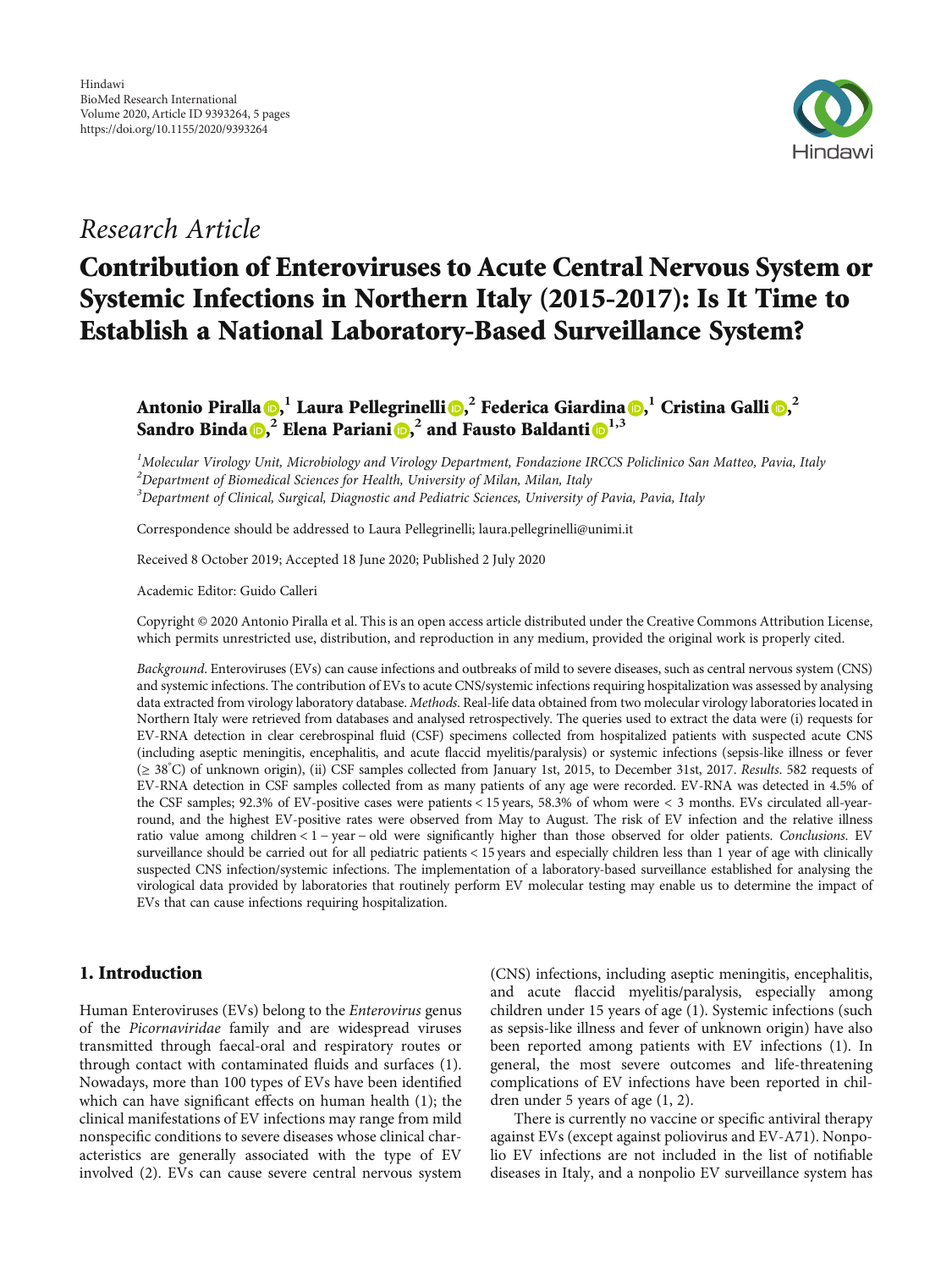not yet been established; therefore, the impact caused by EVs and their epidemiological characteristics remain poorly defined. In the absence of a systematic nonpolio EV surveillance system, laboratory-based surveillance conducted by analysing the data provided by virological laboratories that routinely perform EV testing may enable us to determine the impact of EVs that can cause infections requiring hospitalization and promptly detect EV outbreaks [\(3](#page-3-0)).

In this retrospective analysis, the frequency and contribution of EVs to acute CNS/systemic infections requiring hospitalization were evaluated by analysing data extracted from the databases of two virology laboratories located in Northern Italy during 3 consecutive years.

#### 2. Materials and Methods

2.1. Study Design. Data from real-life diagnostic activities of the Molecular Virology Unit, Fondazione IRCCS Policlinico San Matteo, Pavia, and the Department of Biomedical Sciences for Health, University of Milan, Milan, (Lombardy region, Northern Italy) were retrieved from diagnostic databases and analysed retrospectively.

The queries used to extract the data from the databases were (a) requests for EV-RNA detection, in clear cerebrospinal fluid (CSF) specimens collected from hospitalized patients in the case of suspicion of acute CNS infection (including aseptic meningitis, encephalitis, and acute flaccid myelitis/paralysis), or sepsis-like illness or fever (≥38° C) of unknown origin and (b) requests submitted from January 1st, 2015, to December 31st, 2017.

For routine EV detection, after RNA extraction from the CSF samples using a commercial kit (QIAamp MinElute Virus Spin, Qiagen, GmbH, Hilden, Germany), the samples were screened for the presence of EV genome by an inhouse one-step real-time RT-PCR assay on a StepOnePlus Real-Time PCR system (Thermo Fisher Scientific, Inc., Massachusetts, USA) as previously described ([4](#page-3-0), [5](#page-3-0)).

The study was performed according to the guidelines of the Institutional Review Board on the use of biological specimens for scientific purposes in keeping with Italian law (art. 13 D.Lgs 196/2003). The study was conducted in accordance with the Declaration of Helsinki 1975, rev. 2000. The data were handled anonymously.

2.2. Statistical Analysis. The statistical analysis was performed using Open Source Epidemiologic Statistics (OpenEpi) for Public Health software [\(6\)](#page-3-0). Categorical variables were expressed as numbers and proportions and were compared using the Chi-squared test or Fisher's exact test based on binomial distribution as appropriate. Continuous variables were expressed with mean and standard deviation (SD) or median and lower and upper quartiles (Q1 and Q3) and compared using the unpaired *t*-test. A *p* value < 0.05 was considered significant (two-tailed test).

The risk of infection was expressed as the number of patients with a laboratory-confirmed EV infection out of the total number of patients with a specific characteristic. The odds ratio (OR) and exact confidence limits (95% CI) were calculated using the Mid-*p* exact test assuming a normal

distribution. The relative illness ratio (RIR) was expressed as the ratio of the percentage of EV-positive cases in the considered age group out of the percentage of the population of the Lombardy region belonging to the same age group; data on the annual population composition in the Lombardy region were obtained from Istituto Nazionale di Statistica (ISTAT) ([7](#page-3-0)).

#### 3. Results and Discussion

3.1. Result. A total of 582 requests for EV-RNA detection in CSF samples collected from as many patients were recorded during the three-year study period and were included in the analysis. Overall, 51.9%  $(n = 302)$  of the cases were males (Table [1\)](#page-2-0). The median age of the patients was 40.2 years (Q1-Q3: 5.9-69.7 years; range: 0-97 years). As shown in Tables [1](#page-2-0), 33.5% (*n* = 195) of the CSF samples were obtained from children  $(0-15 \text{ years})$  and  $66.5\%$   $(n=387)$  were obtained from adults (>15 years). 40.5% (*n* = 79) of the pediatric patients were aged 0-3 months, 10.3% (*n* = 20) 4-12 months, 25.1% (*n* = 49) 1-6 years, and 24.1% (*n* = 47) 6-15 years. 56.6% ( $n = 219$ ) of the adult patients were aged 16-65 years, and  $43.4\%$  ( $n = 168$ ) were  $> 65$  years. The requests were evenly distributed across the three-year study period: 32.5% (*n* = 189) in 2015, 38.1% (*n* = 222) in 2016, and 29.4% (*n* = 171) in 2017 (*p* > 0*:*05).

During the study period, 26 out of 582 (4.5%) CSF samples were EV-positive (Table [1](#page-2-0)). EV was detected more frequently in males than in females (61.5% vs. 38.5%,  $p = 0.03$ ) (Table [1\)](#page-2-0). The median age of EV-positive patients was lower than that of EV-negative patients (3.7 years vs. 37.6 years; *p* < 0*:*001). As shown in Table [1,](#page-2-0) 92.3% (24/26) of the EVpositive cases were children <  $15$  years:  $58.3\%$  ( $n = 14$ ) of them were aged 0-3 months,  $12.5\%$   $(n=3)$  4-12 months, 16.7% (*n* = 4) 1-6 years, and 12.5% (*n* = 3) 6-15 years. Only two EV-positive cases (7.7%) were detected in adult patients aged 16-65 years; no EV-positive cases were detected among patients > 65 years (Table [1\)](#page-2-0). The prevalence of EV-positive cases by the year of study was 5.3% (10/189) in 2015, 3.1% (7/222) in 2016, and 5.2% (9/171) in 2017, with no statistical differences (*p* > 0*:*05) (Table [1\)](#page-2-0).

A seasonal pattern of EV-positive cases was observed in the three-year study period (Figure [1](#page-3-0)). In fact, the highest EV-positivity rate was observed from May to August (15/26, 57.7% of all the EV-positive cases) each year. As shown in Figure [1](#page-3-0), a statistically significant increase in the EV-positivity rate was observed in June-July 2016 (5/35; 28.1% vs. 21/547; 3.8%; *p* = 0*:*01) and in February 2017 (3/17; 17.6% vs. 23/565; 4.1%; *p* = 0*:*03), respectively.

The risk of EV infection among children under 6 years of age was 14-fold (OR: 14.1; 95% CI: 5.5-42.7) higher than the other patients. Children < 1 year had a risk of EV infection nearly 11-fold (OR: 10.8; 95% CI: 4.7-26.3) higher than among the older age groups. The RIR value was 3.8 (95% CI: 2.7-6-3) in children under 6 years and increased to 10.1 (95% CI: 17.8-31.4) when only children aged less than 1 year were considered. The risk of contracting an EV infection in early summer (May-August) was 2.5-fold (OR = 2*:*5; 95% CI: 1.2-5.5) higher than in other months.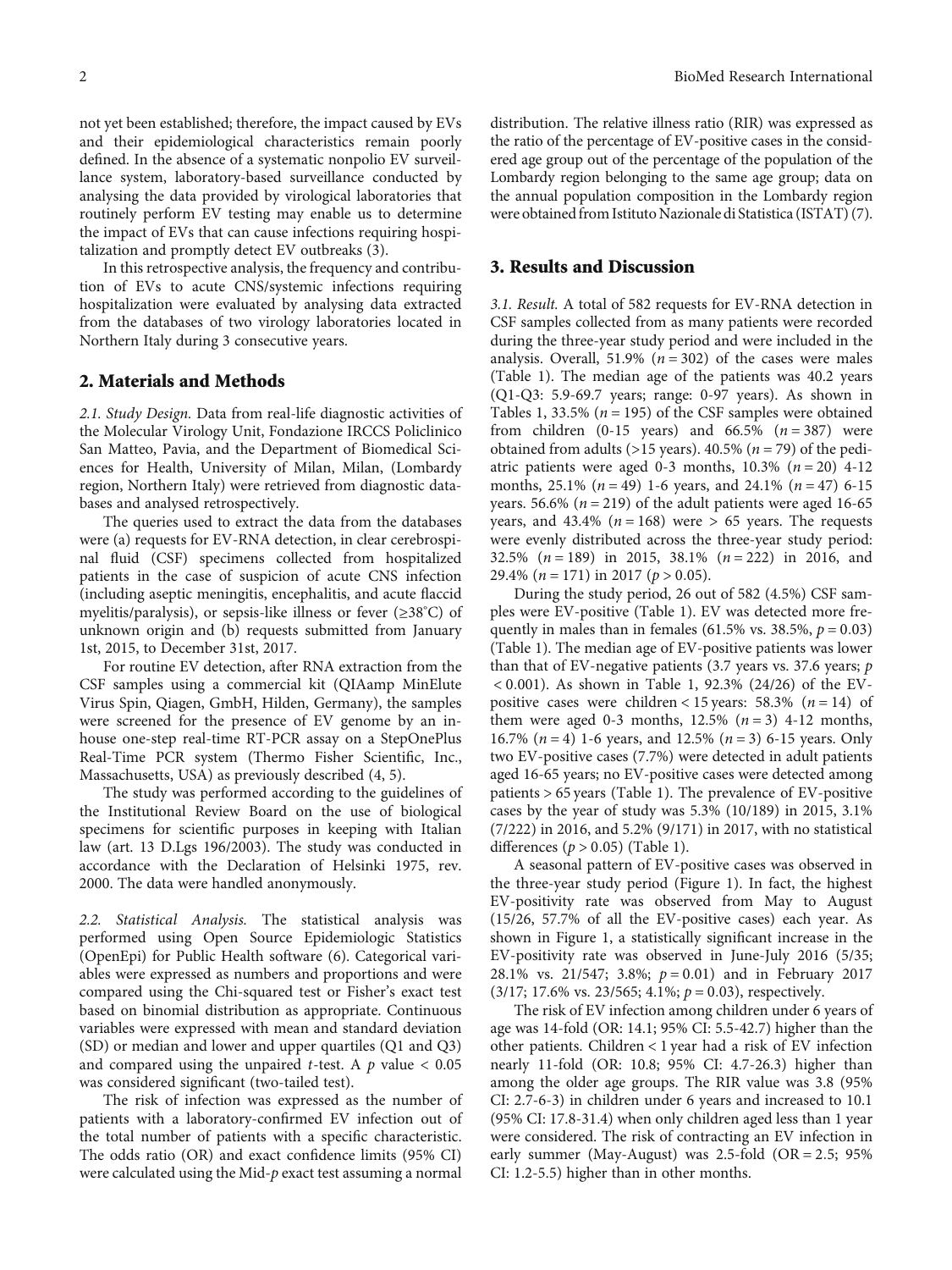<span id="page-2-0"></span>Table 1: Distribution of CSF samples and EV-positive CSF samples by age group, gender, and year of study.

|                                |                    | No. $(\%)$ of CSF<br>samples | No. $(\%)$ of EV-positive<br>CSF samples |
|--------------------------------|--------------------|------------------------------|------------------------------------------|
| Median age<br>$[Q1-Q3]$ (year) |                    | 40.2 [5.9-69.7]              | $3.7$ [0-4.5]                            |
| Gender                         | Male               | 302 (51.9%)                  | 16(61.5%)                                |
|                                | Female             | 280 (48.1%)                  | 10 (38.5%)                               |
| Children                       | $0 - 3$<br>months  | 79 (13.6%)                   | 14 (53.8%)                               |
|                                | $4 - 12$<br>months | 20 (3.4%)                    | 3(11.5%)                                 |
|                                | 1-6 years          | 49 (8.4%)                    | $4(15.4\%)$                              |
|                                | $6 - 15$<br>years  | $47(8.1\%)$                  | $3(11.4\%)$                              |
|                                | Total              | 195 (33.5%)                  | 24 (92.3%)                               |
| Adults                         | 16-65<br>years     | 219 (37.6%)                  | 2(7.7%)                                  |
|                                | >65<br>years       | 168 (28.9%)                  | $0(0\%)$                                 |
| Year of<br>study               | Total              | 387 (66.5%)                  | 2(7.7%)                                  |
|                                | 2015               | 183 (32.5%)                  | 10 (38.5%)                               |
|                                | 2016               | 222 (38.1%)                  | $7(26.9\%)$                              |
|                                | 2017               | 171 (29.4%)                  | $9(34.6\%)$                              |
|                                | Total              | 582 (100%)                   | 26 (100%)                                |

3.2. Discussion. In this retrospective study, we assessed the frequency and distribution of EV infections among patients hospitalized with acute CNS or systemic infections over three consecutive years (2015-2017). In our series, EVs were detected in 4.5% of cases of acute CNS/systemic infections, at frequencies similar to those observed in other studies. In fact, during a Scottish 5-year study (2005-2010) aimed at evaluating the molecular epidemiology of EVs among hospitalized patients, the prevalence of EV detection in CSF samples was 5.3% [\(8](#page-3-0)), while the average annual percentage of EV-positive specimens of all types was 6.5% in the Netherlands during the period 1991-2006 [\(9](#page-3-0)). It has been observed that children are at an increased risk of contracting EV infections [\(10\)](#page-3-0). This finding is confirmed by our results: although approximately two-thirds of the CSF samples analysed were collected from adult patients, almost all (92.3%) of the EV-positive cases were identified in pediatric patients aged <15 years. The highest prevalence of EV-positive samples (58.3%) was identified in children under 3 months of age, which is a similar value to those reported in the UK and France where the highest proportion of all EV infections were detected in children < 3 months [\(8, 11\)](#page-3-0). Similar to other studies [\(10, 11\)](#page-3-0), in our series, EV was detected more frequently in males than in females (61.5% vs 38.5%,  $p = 0.03$ ). As also observed in Europe and the US, throughout the study period, the frequency of EV infections peaked from May to August each year [\(10](#page-3-0), [12](#page-3-0)), when the risk of EV infection was over twofold higher than in other months. A sudden increase in EV detection was observed in June-July 2016 and in February 2017, when the rates of detection of EV in the CSF specimens analysed reached 28% and 17.1%, respectively.

According to the US National Enterovirus Surveillance System, children under 1 year of age are at an increased risk of unfavorable outcomes of EV infections [\(11](#page-3-0)). It is important to note that in our series, both the risk of EV infection and the relative illness ratio value among children < 1 year were significantly higher than those observed in older patients, thus indicating that this age group is the most affected by EV infections.

Laboratory-based surveillance has been defined as one of the pillars of monitoring infectious diseases trends and relies on data produced in clinical and public health laboratories [\(13\)](#page-3-0). As conceptualized in the framework of the "TYPENED" [\(14\)](#page-4-0) and "ICARES" data-sharing system [\(3\)](#page-3-0) in the Netherlands, we may be able to determine the viral distribution among hospitalized patients by analysing the virological data extracted from diagnostic databases of laboratories routinely performing EV molecular testing. The collection of a minimum dataset (including age, gender, hospitalization, type of sample collected for the analysis, and clinical symptoms) using a centralized real-time database system and software may enable us to identify spatial, temporal, and demographic changes in EV prevalence and to promptly identify any EV outbreak, as recently demonstrated in the Netherlands ([3,](#page-3-0) [15](#page-4-0)).

The main limitation of this study is that it relies on data that were not purposely collected to describe EV molecular epidemiology. As it is a retrospective study, it has a number of intrinsic limitations: only data from patients with a specific query for EV-RNA detection in clear CSF specimens with clinically suspected EV infections were available and no other biological samples were systematically investigated. Moreover, in this retrospective study, the genotypes of detected EV could not be defined due to lack of residual samples. Lastly, the data analyzed in this study were extracted from diagnostic databases of virological laboratories that do not include results on biochemical parameters, neurological outcomes, or clinical follow-up.

#### 4. Conclusions

According to our results, EV surveillance should be carried out for all pediatric patients < 15 years and especially children less than 1 year of age with clinically suspected CNS infection/systemic infections, particularly during the summer/autumn period when EVs are more likely to circulate among the population.

Performing routine EV molecular testing could accelerate diagnosis. Although as yet no specific vaccines or antivirals are currently available for EV infections, the administration of broad-spectrum antibiotics or steroids would be suspended in EV-positive patients, ameliorating the clinical treatment accuracy.

The establishment of national laboratory-based surveillance for analysing the virological data obtained from laboratories that routinely perform EV testing can help in defining the impact of EV on infections requiring hospitalization and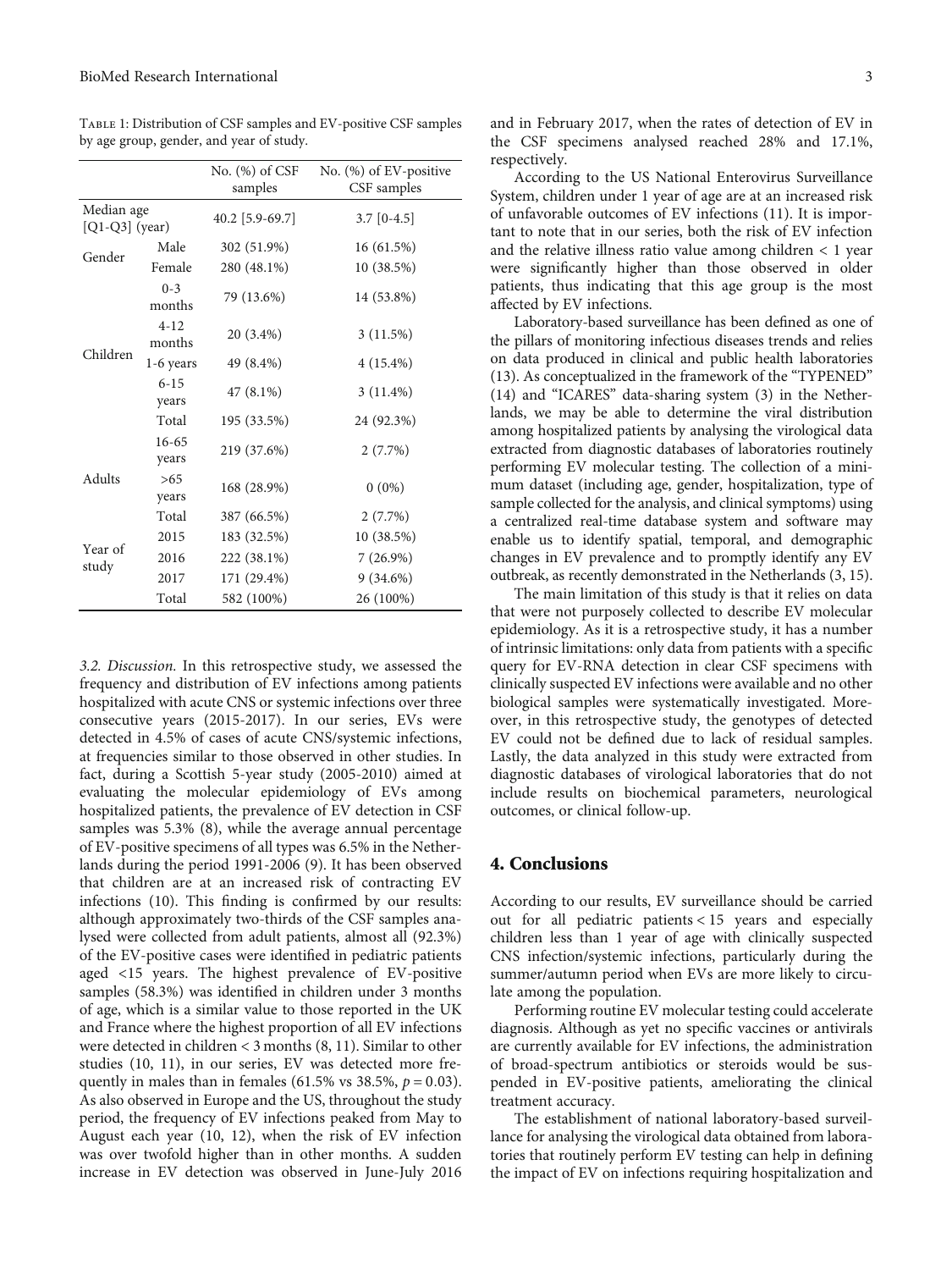<span id="page-3-0"></span>

Figure 1: Temporal (monthly) distribution of EV-positive CSF samples (2015-2017).

may provide us with scientific evidence on the clinical impact and epidemiology of nonpolio EVs.

# Data Availability

The data used to support the findings of this study are available from the corresponding author upon request.

# Conflicts of Interest

The authors declare that there is no conflict of interest regarding the publication of this paper.

# Authors' Contributions

Antonio Piralla and Laura Pellegrinelli contributed equally to this work.

# References

- [1] J. J. Dunn, "Enteroviruses and Parechoviruses," Microbiology Spectrum, vol. 4, no. 3, 2016.
- [2] A. Cilla, G. Megias, J. Suarez, E. Ojeda, M. Cabrerizo, and J. Arnaez, "Human parechovius and enterovirus in neonates: distinct infections with overlapping features," Early Human Development, vol. 91, no. 8, pp. 475–478, 2015.
- [3] G. H. Groeneveld, A. Dalhuijsen, C. Kara-Zaïtri et al., "ICARES: a real-time automated detection tool for clusters of infectious diseases in the Netherlands," BMC Infectious Diseases, vol. 17, no. 1, p. 201, 2017.
- [4] L. Pellegrinelli, L. Bubba, C. Galli et al., "Epidemiology and molecular characterization of influenza viruses, human parechoviruses and enteroviruses in children up to 5 years with influenza-like illness in Northern Italy during seven consecutive winter seasons (2010-2017)," The Journal of General Virology, vol. 98, no. 11, pp. 2699–2711, 2017.
- [5] G. J. J. van Doornum, M. Schutten, J. Voermans, G. J. J. Guldemeester, and H. G. M. Niesters, "Development and implemen-

tation of real-time nucleic acid amplification for the detection of enterovirus infections in comparison to rapid culture of various clinical specimens," Journal of Medical Virology, vol. 79, no. 12, pp. 1868–1876, 2007.

- [6] K. M. Sullivan, A. Dean, and M. M. Soe, "OpenEpi: a webbased epidemiologic and statistical calculator for public health," Public Health Reports, vol. 124, no. 3, pp. 471–474, 2009.
- [7] Istituto Nazionale di Statistica (ISTAT[\)http://www.DemoGeo-](http://www.DemoGeo-Istat.it)[Istat.it.](http://www.DemoGeo-Istat.it)
- [8] H. Harvala, N. McLeish, J. Kondracka et al., "Comparison of human parechovirus and enterovirus detection frequencies in cerebrospinal fluid samples collected over a 5-year period in Edinburgh: HPeV type 3 identified as the most common picornavirus type," Journal of Medical Virology, vol. 83, no. 5, pp. 889–896, 2011.
- [9] S. M. G. Sanden, M. P. G. Koopmans, and H. G. A. M. Avoort, "Detection of human enteroviruses and parechoviruses as part of the national enterovirus surveillance in the Netherlands, 1996-2011," European Journal of Clinical Microbiology & Infectious Diseases, vol. 32, no. 12, pp. 1525–1531, 2013.
- [10] N. Khetsuriani, A. LaMonte-Fowlkes, M. S. Oberste, and M. A. Pallansch, "Prevention Centers for Disease Control and Prevention. Enterovirus surveillance–United States, 1970-2005," MMWR Surveillance Summaries, vol. 55, no. 8, pp. 1–20, 2006.
- [11] D. Antona, N. Lévêque, J. J. Chomel, S. Dubrou, D. Lévy-Bruhl, and B. Lina, "Surveillance of enteroviruses in France, 2000-2004," European Journal of Clinical Microbiology & Infectious Diseases, vol. 26, no. 6, pp. 403–412, 2007.
- [12] M. Cabrerizo, M. Díaz-Cerio, C. Muñoz-Almagro et al., "Molecular epidemiology of enterovirus and parechovirus infections according to patient age over a 4-year period in Spain," Journal of Medical Virology, vol. 89, no. 3, pp. 435– 442, 2017.
- [13] N. H. Bean and S. M. Martin, "Implementing a network for electronic surveillance reporting from public health reference laboratories: an international perspective," Emerging Infectious Diseases, vol. 7, no. 5, pp. 773–779, 2001.